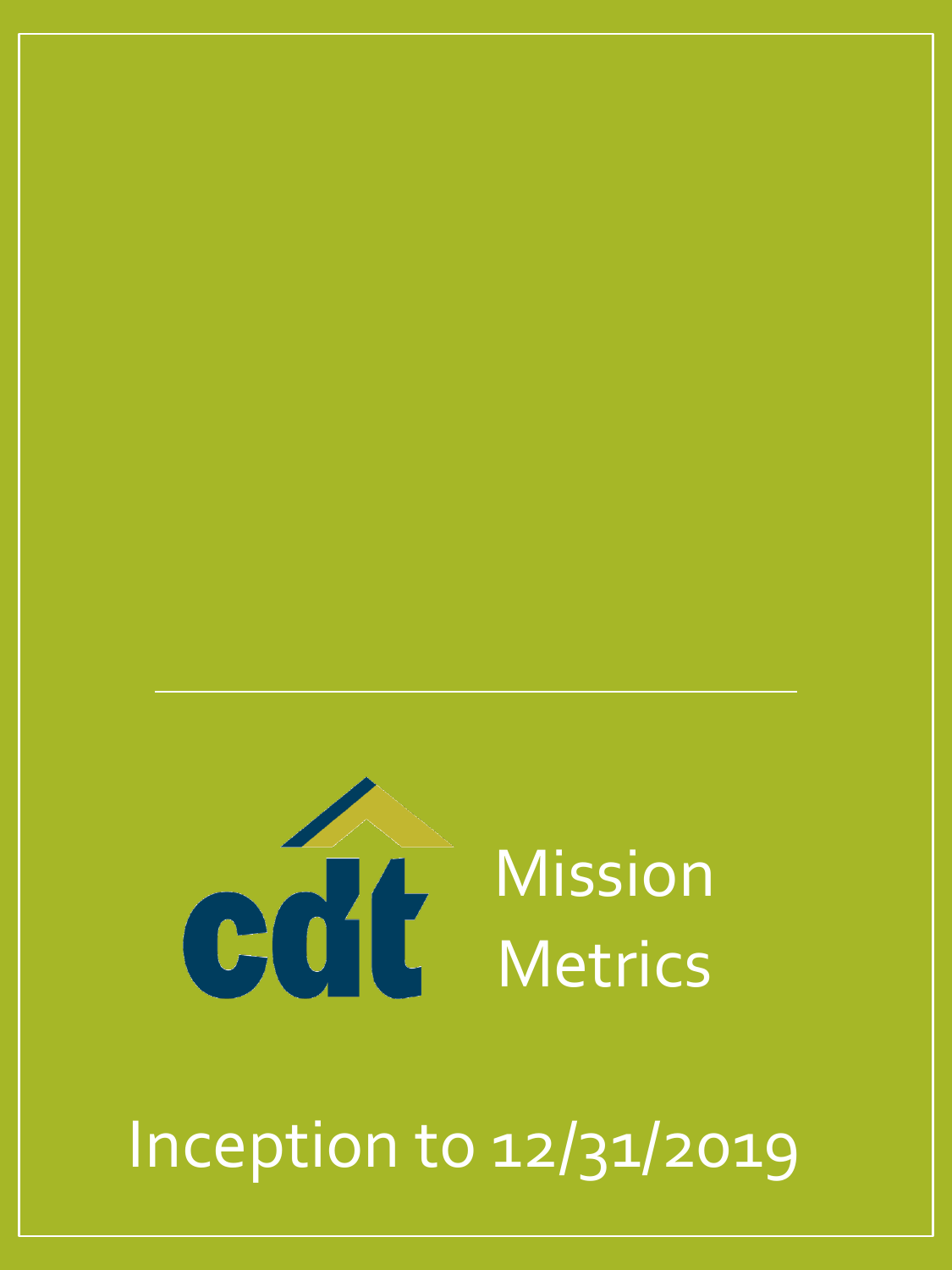In its 21 years, CDT has financed or invested in **525** properties in **44** states or regions We have created or preserved 49,000+ units that provide homes to more than **135,000** residents

More than **20%** of these units are affordable at or below 40% of area median and more than **83%** are at or below 60% of area median

CDT's **total investment** is more than **\$1.9** billion in properties that have a total development costs exceeding **\$5** billion dollars

Since 2016, CDT has lent \$62.7**+** million to six **high-performing** charter schools, serving nearly **3700** students, **86%** of who are very low income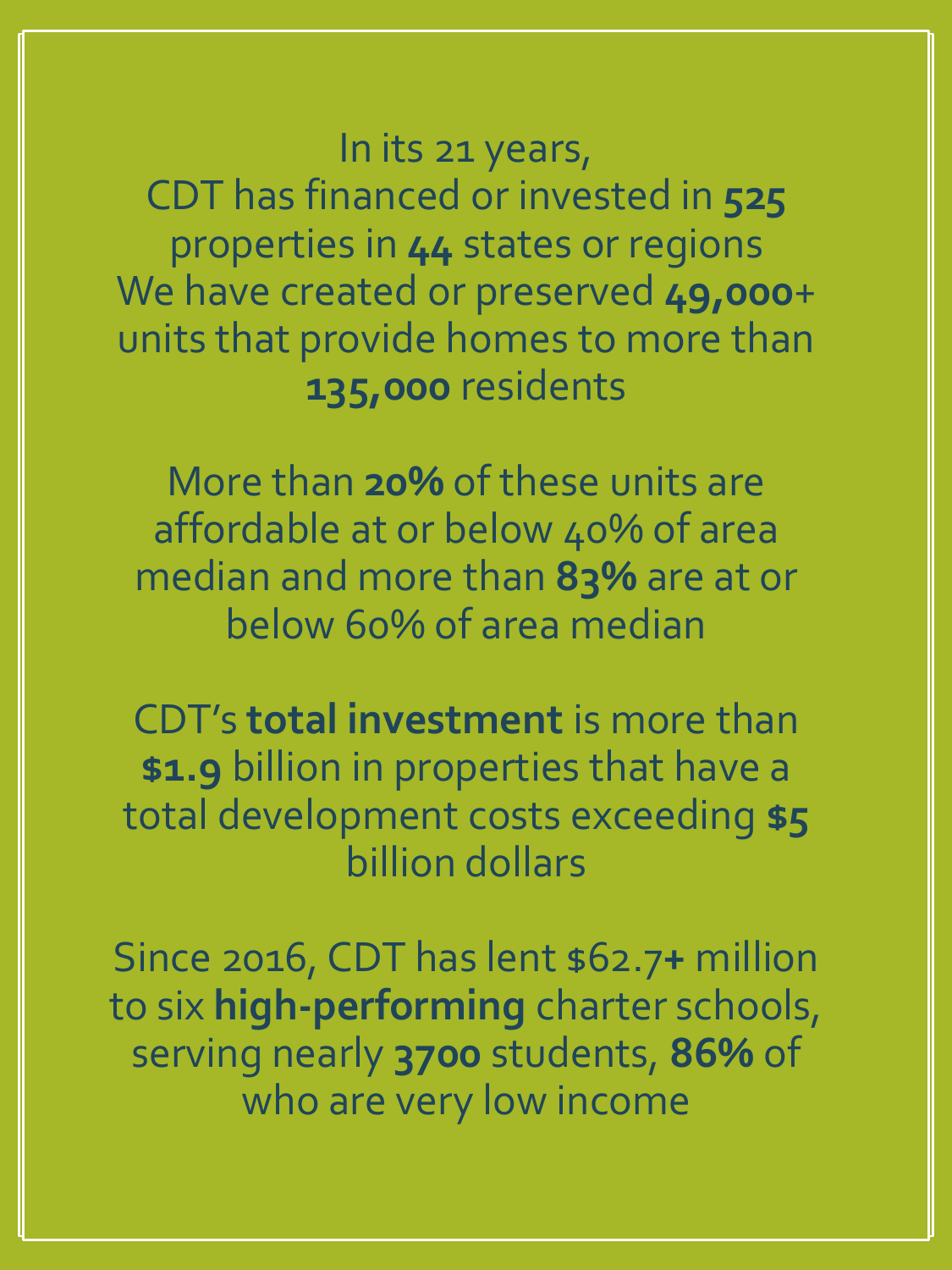# 2019 Impact Commitments and Closings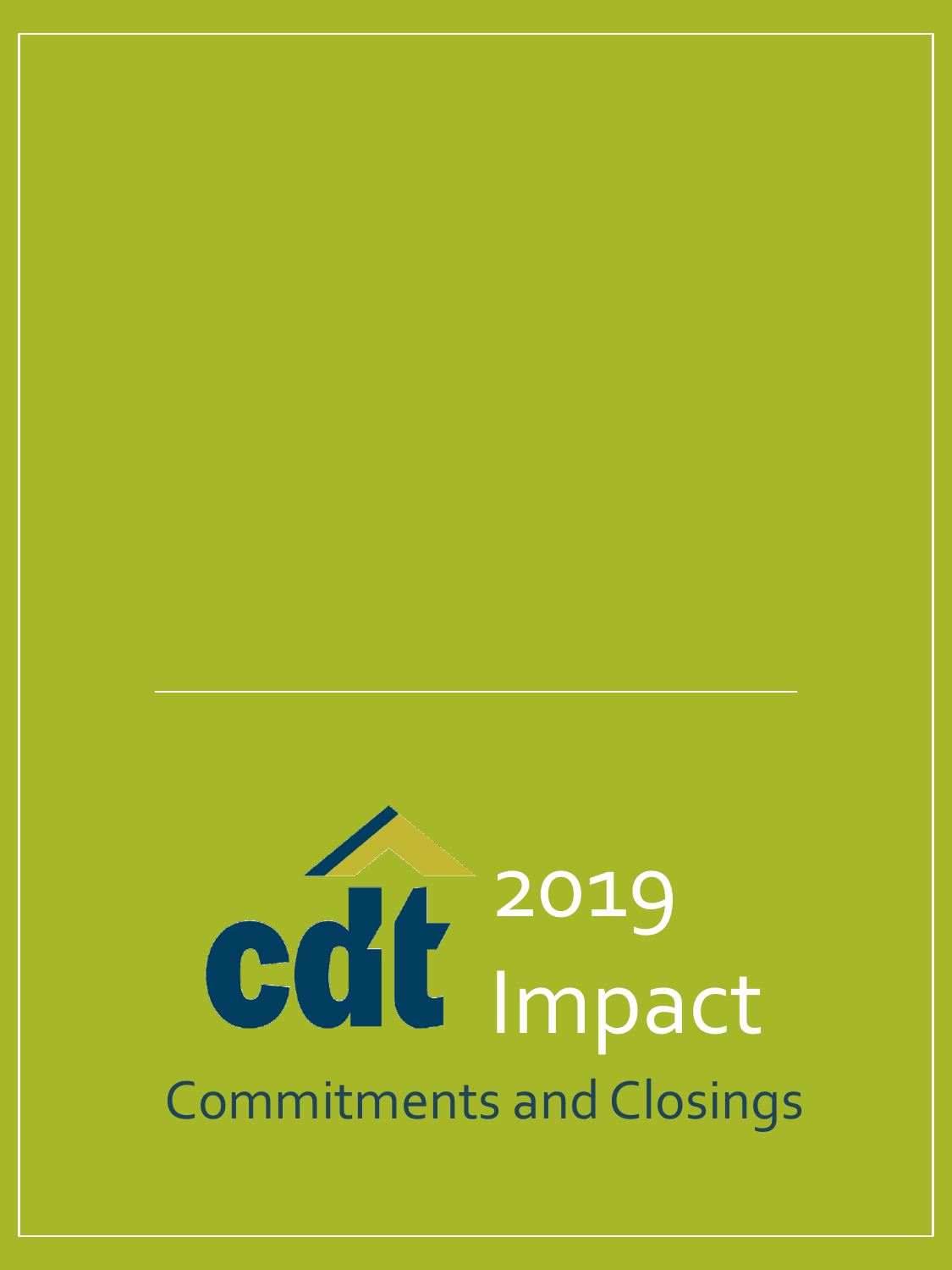## Charter Schools



**2** closings and **2** commitments, serving **2632 students**, **84**% of whom are very low income

For the schools with closed loans, **22**% of the students are **special needs** and **> 11**% are English language **learners** 

For the closed loan to a high school **77**% of grads were accepted to college

**\$61.4** millio**n** total development cost **\$ 47.4** million **CDT** amount

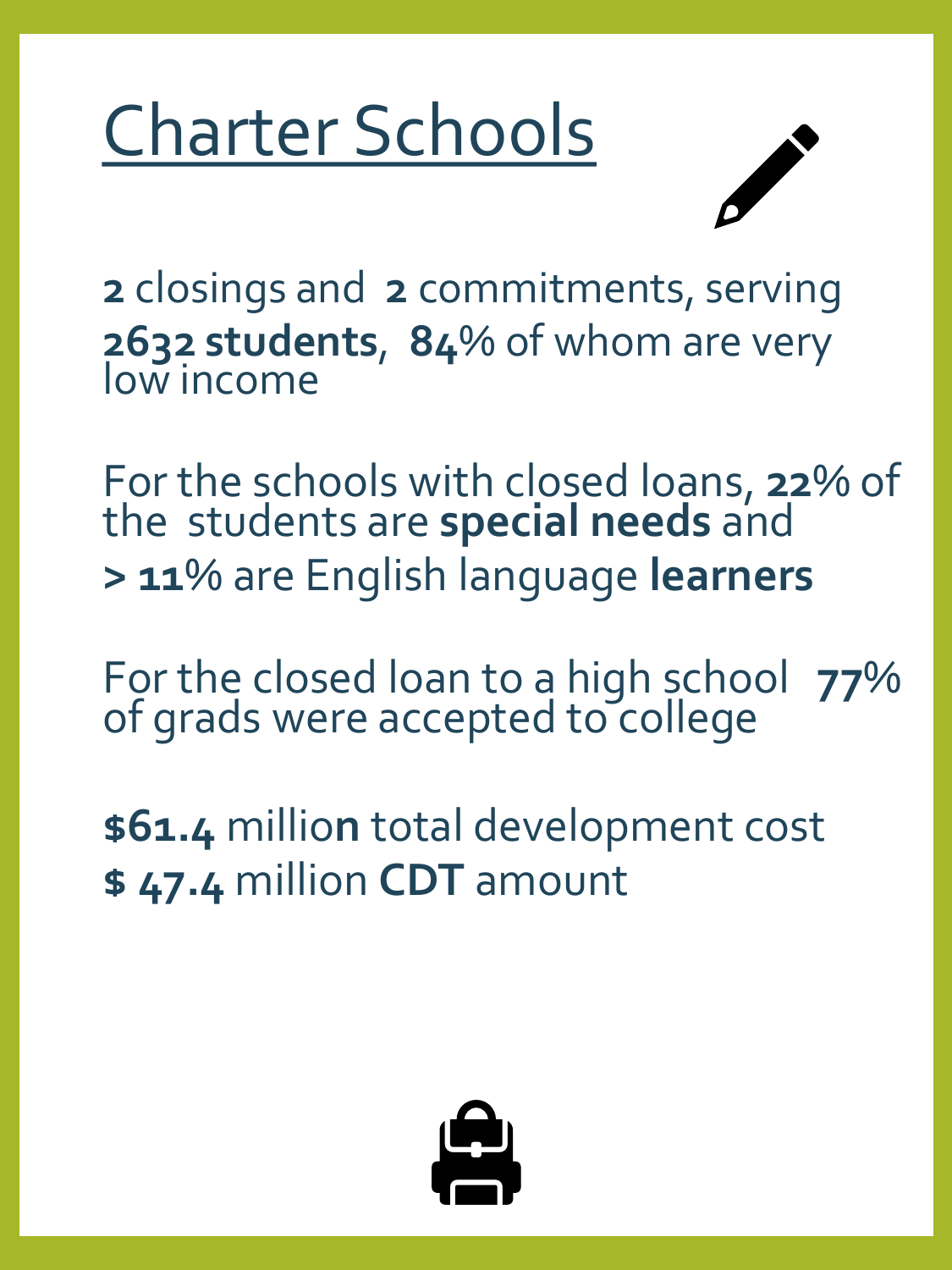

**18** Debt commitments / closings **7** Equity Investments (12 properties)

Multifamily

2,822 units including 5 projects serving **senior** and **special needs**

**8,100** = estimate of people housed in **16** states

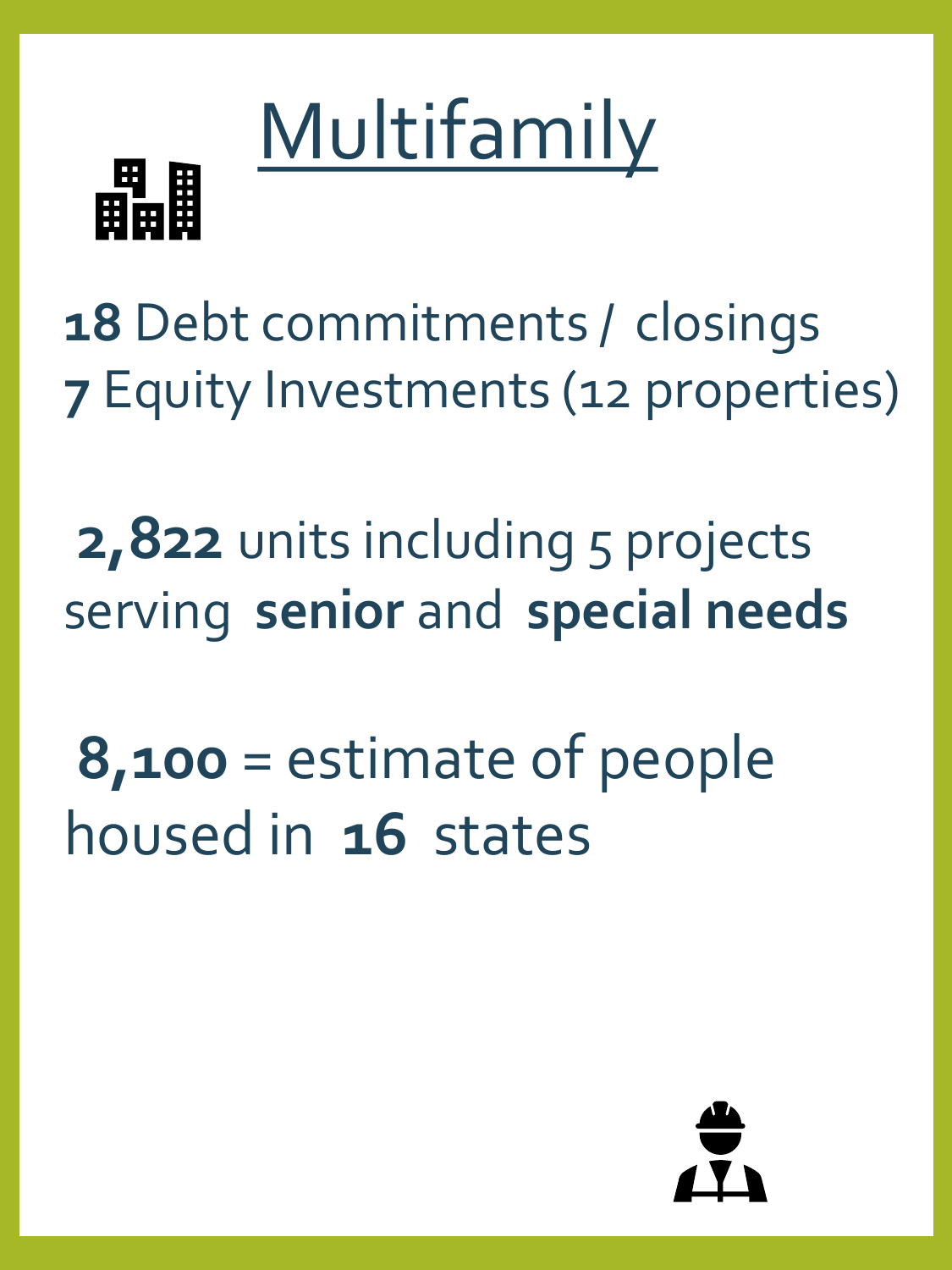#### **Income Levels Served**

Unit Affordability @ Area Median Income **68.8** % of units under **60%** AMI; **85.5** % of units under **80%** AMI

#### **Properties**

**21** have community facilities; **12** have **Social Services** on site; **8** have **Nonprofit** partners; **5** are in **Difficult to Develop Areas; 2** are in **rural** areas.

Weighted Average tenant rent advantage to market **-22.98**%, an average savings of \$**261** per month